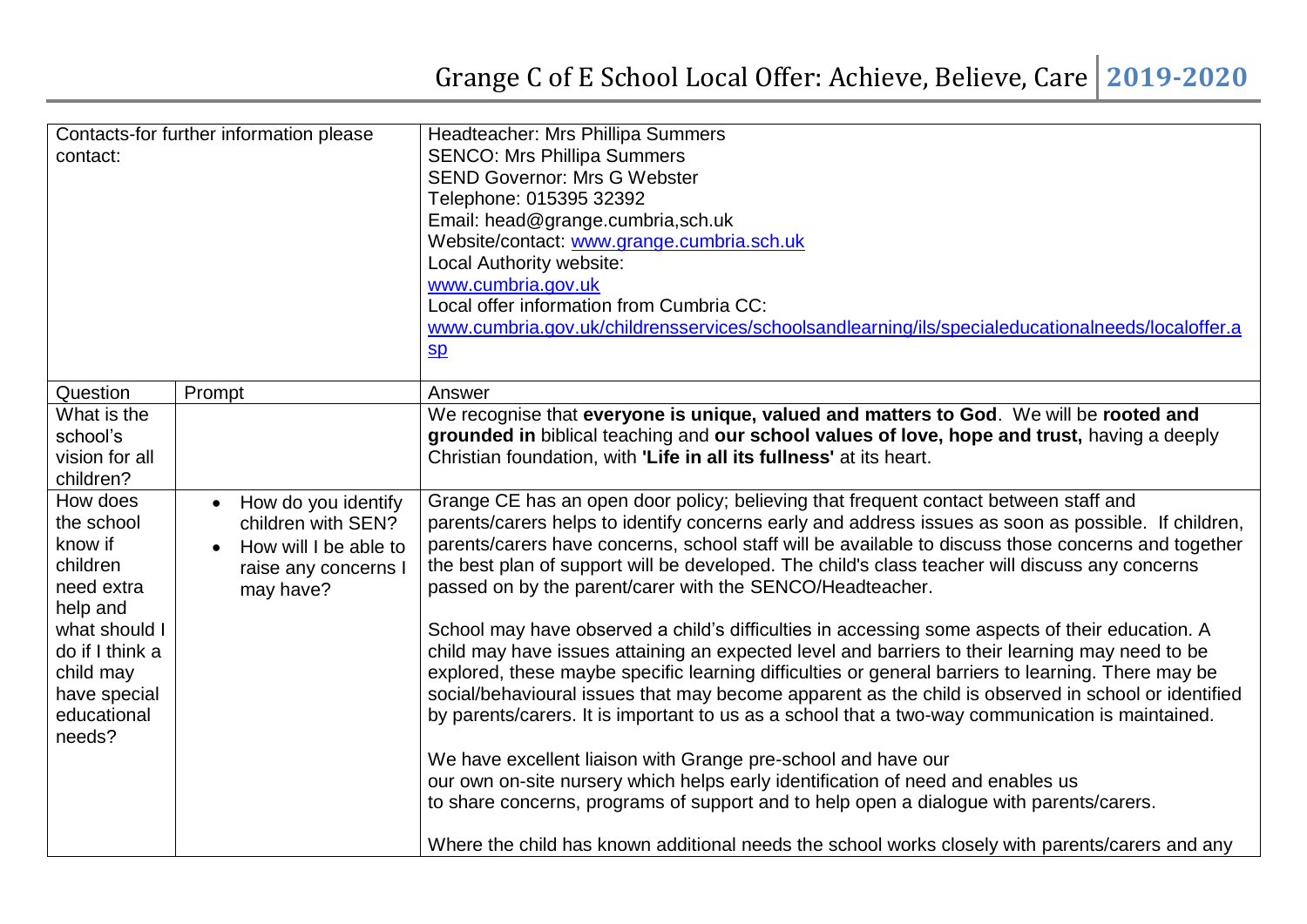|               |                                    | previous setting to make sure that there is a smooth transition and that resources, as far as          |
|---------------|------------------------------------|--------------------------------------------------------------------------------------------------------|
|               |                                    | possible are in place before the child starts.                                                         |
| How will the  | Who will oversee<br>$\bullet$      | Pupils and parents/carers together with Class Teachers, with the support of                            |
| school        | and plan the                       | Teaching Assistants, will plan and implement the educational programme, with support from the          |
| support my    | education                          | school SENCO. The frequency of support will be decided by                                              |
| child?        | programme and who                  | parents/carers and Class Teachers with regard to the views of the child, so that                       |
|               | will be working with               | the best way of helping is found, this will be reviewed regularly by all those                         |
|               | my child and how                   | involved.                                                                                              |
|               | often?                             | Teachers, with the support of a Teaching Assistant (where appropriate) and SENCO, will help            |
|               | What will be their                 | deliver/oversee the support and assess the impact on the education of the child.                       |
|               | roles?                             |                                                                                                        |
|               | How are the<br>$\bullet$           | The class teacher will keep a record of the child's progress and the actions taken. This will inform   |
|               | setting/school/gover               | the next step for the child.                                                                           |
|               | nors involved and                  |                                                                                                        |
|               | what are their                     | The School SENCO (currently the Headteacher) informs and updates the SEN Governor/s on a               |
|               | responsibilities?                  | regular basis, they are invited to meet the children and view the support that school offers.          |
| How will the  | What are the<br>$\bullet$          | Whenever possible, all children are included in class lessons and supported within class with tasks    |
| curriculum    | school's approaches                | differentiated to a level appropriate to the child's needs. Some lessons take place in classes or      |
| be matched    | to differentiation?                | groups where the children share an ability level. Occasionally children are taught individually or in  |
| to my child's | How will that help<br>$\bullet$    | small groups for short periods if this is the most appropriate method of supporting their needs.       |
| needs?        | my child?                          |                                                                                                        |
|               |                                    | It is expected that all children will be happy, safe and reach their full potential and school will do |
|               |                                    | whatever is possible to fulfil this expectation.                                                       |
|               |                                    | This may include adapting materials, changing the way a child accesses the content-such as using       |
|               |                                    | IT or having information broken into small chunks, pre-teaching and providing equipment where          |
|               |                                    | possible to assist the child to take a full part in the lesson.                                        |
| How will I    | In addition to normal<br>$\bullet$ | There will be regular opportunities to discuss your child's progress outside                           |
| know how      | reporting                          | the normal reporting arrangements with the Class Teacher, Teaching                                     |
| my child is   | arrangements what                  | Assistant or SENCO. Staff are usually available at the beginning or end of the school day for brief    |
| doing and     | opportunities will                 | discussions or by appointment if you need longer to discuss your child's needs.                        |
| how will you  | there be for me to                 |                                                                                                        |
| help me to    | discuss his or her                 | Grange CE prides itself on having an open door policy and encourages                                   |
| support my    | progress with staff?               | parents/carers to communicate any concerns as soon as possible, sometimes this is by home-             |
| child's       | How does the<br>$\bullet$          | school book.                                                                                           |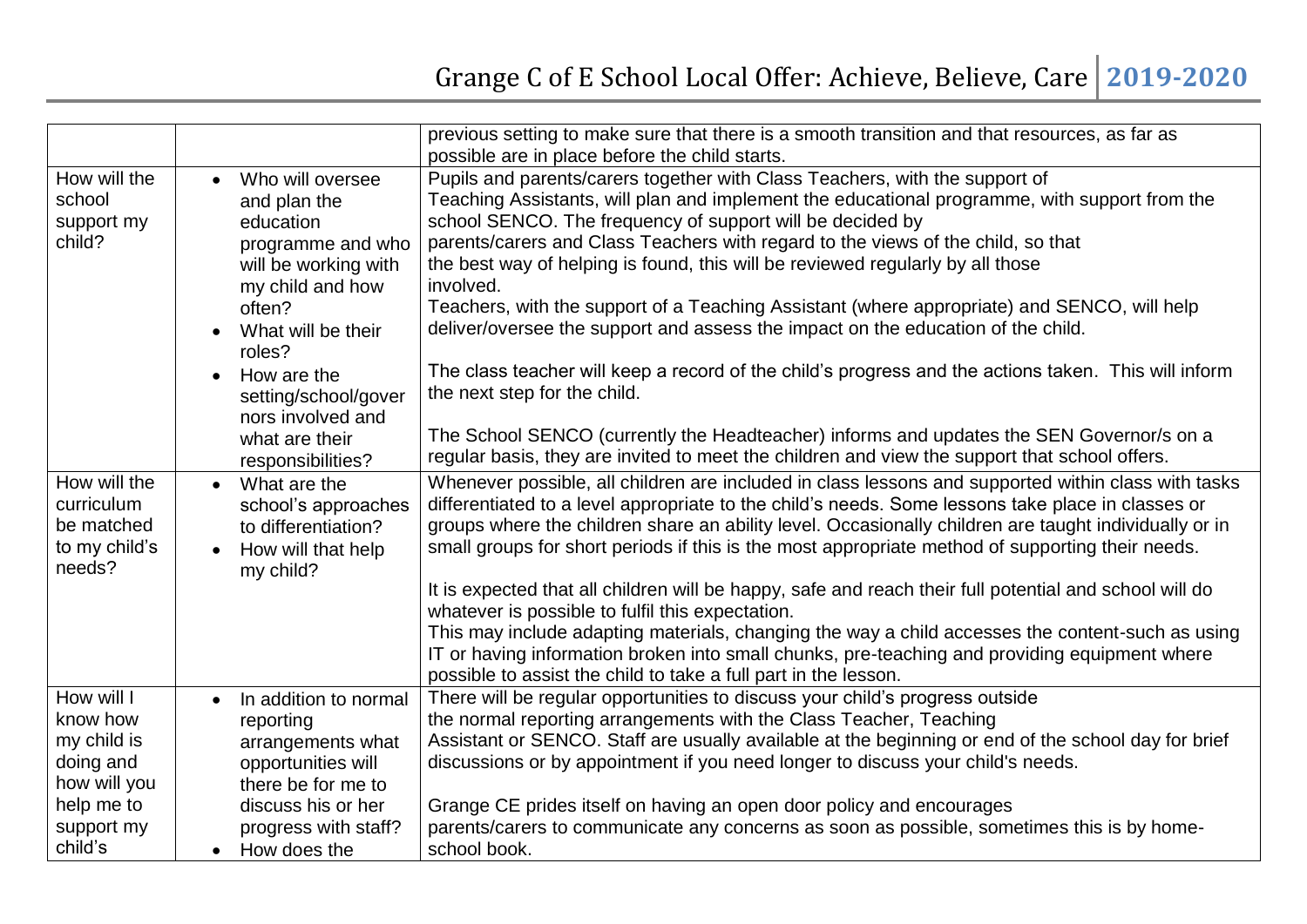| learning?                                                        | school know how<br>well my child is<br>doing?<br>How will I know<br>$\bullet$<br>what progress my<br>child should be<br>making? | Children's targets and outcomes will be shared and discussed with parents/carers.<br>School, with the involvement of parents/carers, will constantly monitor the<br>progress of children and adapt the ways they are taught if necessary,<br>progress will be monitored through teacher assessment and where appropriate<br>through tests, such as that used by the school for reading. |
|------------------------------------------------------------------|---------------------------------------------------------------------------------------------------------------------------------|-----------------------------------------------------------------------------------------------------------------------------------------------------------------------------------------------------------------------------------------------------------------------------------------------------------------------------------------------------------------------------------------|
|                                                                  | What opportunities<br>will there be for<br>regular contact<br>about things that                                                 | School will keep parents/carers informed about the progress their child is making and how this<br>compares to age expected attainment.                                                                                                                                                                                                                                                  |
|                                                                  | have happened at<br>school?                                                                                                     | School will give opportunities for parents/carers to have regular<br>contact to facilitate a sharing of information about their child's<br>activities, progress or issues.                                                                                                                                                                                                              |
|                                                                  | How will you explain<br>to me his or her<br>learning is planned<br>and how can I help                                           | There will be regular opportunities for parents/carers to discuss the<br>education of their child. This will include the planning and support<br>within school and how this might be best supported by parents/carers at home.                                                                                                                                                          |
|                                                                  | support this outside<br>school?<br>How and when will I<br>be involved in<br>planning my child's                                 | Parents/carers will be given the opportunity to discuss the targets set<br>for their child. Progress will be reviewed and new targets set, where appropriate<br>with the involvement of the pupil and parents/carers, each term.                                                                                                                                                        |
|                                                                  | education?                                                                                                                      | Education and Health Care plans will be reviewed in accordance with the<br><b>SEN Code of Practice.</b>                                                                                                                                                                                                                                                                                 |
| What support<br>will there be<br>for my child's<br>overall well- | What is the pastoral,<br>$\bullet$<br>medical and social<br>support available in<br>the school for                              | The safety and well-being of all children at Grange CE is our number<br>one priority.<br>Grange CE offers excellent safeguarding through its dedicated, well trained, staff who follow a                                                                                                                                                                                                |
| being?                                                           | children with SEND?<br>How does the                                                                                             | stringent Health and Safety Policy.                                                                                                                                                                                                                                                                                                                                                     |
|                                                                  | school manage the<br>administration of<br>medicines and                                                                         | An open dialogue is encouraged with pupils, parents/carers and School staff<br>to address any concerns as soon as they arise.                                                                                                                                                                                                                                                           |
|                                                                  | providing personal                                                                                                              | Grange CE strives to empower pupils with a child centred practice. The views of pupils are taken                                                                                                                                                                                                                                                                                        |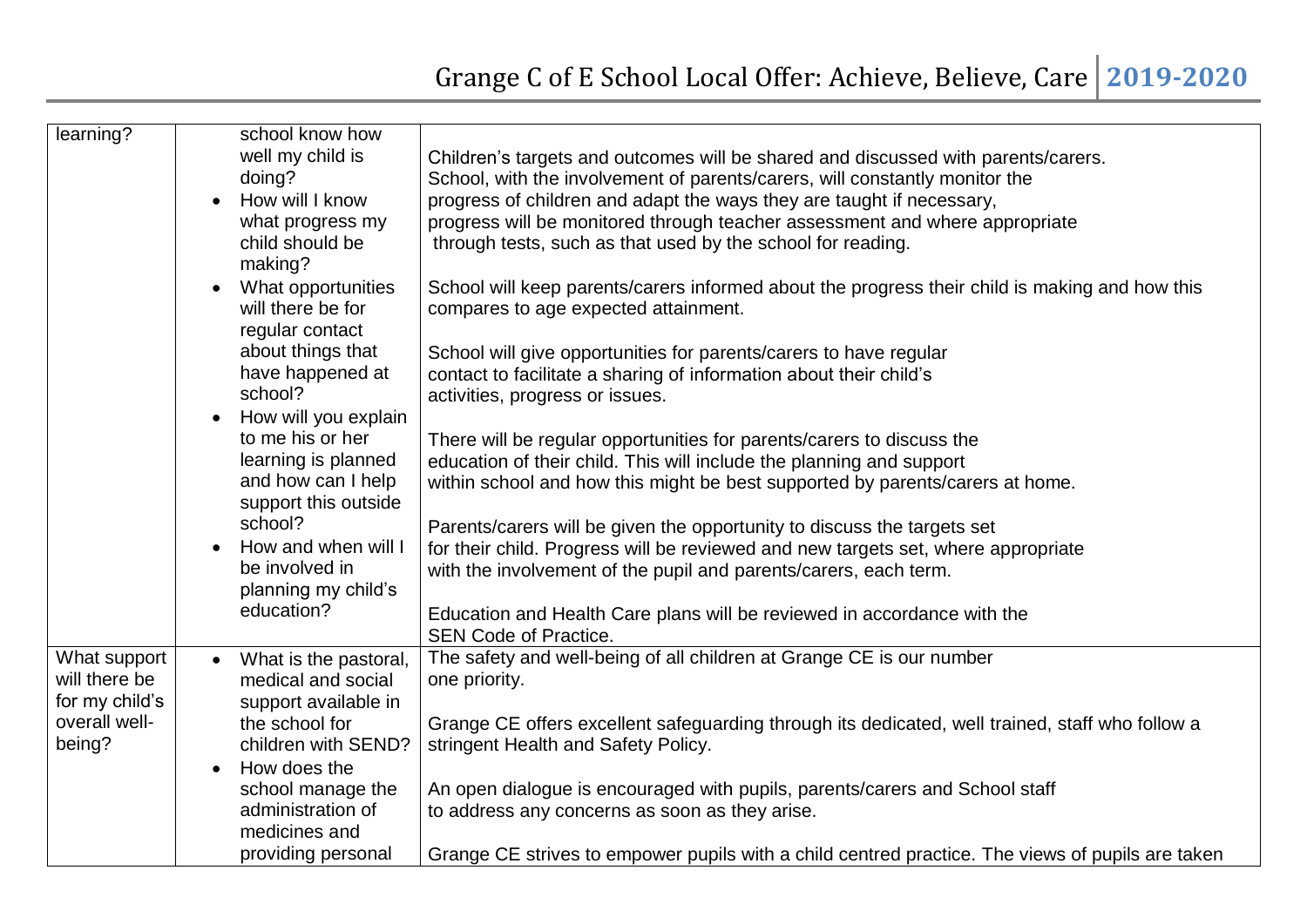|                   | care?                                                                                                                                                                                                             | into account when planning provision.                                                                                                                                                                                                                                                                                                   |
|-------------------|-------------------------------------------------------------------------------------------------------------------------------------------------------------------------------------------------------------------|-----------------------------------------------------------------------------------------------------------------------------------------------------------------------------------------------------------------------------------------------------------------------------------------------------------------------------------------|
|                   | What support is<br>there for avoiding<br>exclusions and<br>increasing<br>attendance?<br>How will my child be<br>able to contribute<br>his or her views?<br>How will the school<br>support my child to<br>do this? | There is a dedicated toilet area which can be used by pupils who need private facilities and<br>personal care.<br>Provision is made for children who require regular medication. This is recorded and monitored by<br>staff with medication being stored as required near to the child or in a secure place elsewhere in the<br>school. |
| What              | Are there specialist                                                                                                                                                                                              | The staff at Grange CE are experienced at dealing with and supporting a                                                                                                                                                                                                                                                                 |
| specialist        | staff working at the                                                                                                                                                                                              | variety of issues. We constantly keep our skills updated and acquire new                                                                                                                                                                                                                                                                |
| services and      | school and what are                                                                                                                                                                                               | skills when the opportunities occur through training and professional                                                                                                                                                                                                                                                                   |
| expertise are     | their qualifications?                                                                                                                                                                                             | development.                                                                                                                                                                                                                                                                                                                            |
| available at      | What other services                                                                                                                                                                                               |                                                                                                                                                                                                                                                                                                                                         |
| or accessed       | does the school                                                                                                                                                                                                   | When we find ourselves faced with issues that we have no previous                                                                                                                                                                                                                                                                       |
| by the            | access including:                                                                                                                                                                                                 | experience with we endeavour to either up skill ourselves or seek professional advice from external                                                                                                                                                                                                                                     |
| school?           | health, therapy and                                                                                                                                                                                               | agencies.                                                                                                                                                                                                                                                                                                                               |
|                   | social care?                                                                                                                                                                                                      |                                                                                                                                                                                                                                                                                                                                         |
|                   |                                                                                                                                                                                                                   | We have developed links with other schools in the area in order to share good practice, expertise.                                                                                                                                                                                                                                      |
|                   |                                                                                                                                                                                                                   | We also have good links with local professionals and the Local Authority in relation to assessing                                                                                                                                                                                                                                       |
| What training     | Detail staff<br>$\bullet$                                                                                                                                                                                         | pupils' needs.<br>Grange CE is a member of the South Lakes Rural Partnership                                                                                                                                                                                                                                                            |
| is the staff      | development and                                                                                                                                                                                                   | of SENCOs and is able to access an ongoing program of training opportunities that are relevant and                                                                                                                                                                                                                                      |
| receiving or      | access to training                                                                                                                                                                                                | appropriate to current good practice.                                                                                                                                                                                                                                                                                                   |
| have              | and when this is                                                                                                                                                                                                  |                                                                                                                                                                                                                                                                                                                                         |
| completed to      | reviewed and                                                                                                                                                                                                      | Grange CE has staff on role (or access to staff) who have a                                                                                                                                                                                                                                                                             |
| support           | refreshed                                                                                                                                                                                                         | variety of specialist training and knowledge including:                                                                                                                                                                                                                                                                                 |
| children with     | Do you have any                                                                                                                                                                                                   | Reading Intervention, First Aid, and Autism Spectrum Condition, Positive Handling-Team Teach,                                                                                                                                                                                                                                           |
| <b>SEND</b> (this | specialist staff and                                                                                                                                                                                              | Safeguarding and Dyslexia.                                                                                                                                                                                                                                                                                                              |
| should include    | what do they                                                                                                                                                                                                      |                                                                                                                                                                                                                                                                                                                                         |
| recent and        | specialise in?                                                                                                                                                                                                    | Speech and Language Therapy                                                                                                                                                                                                                                                                                                             |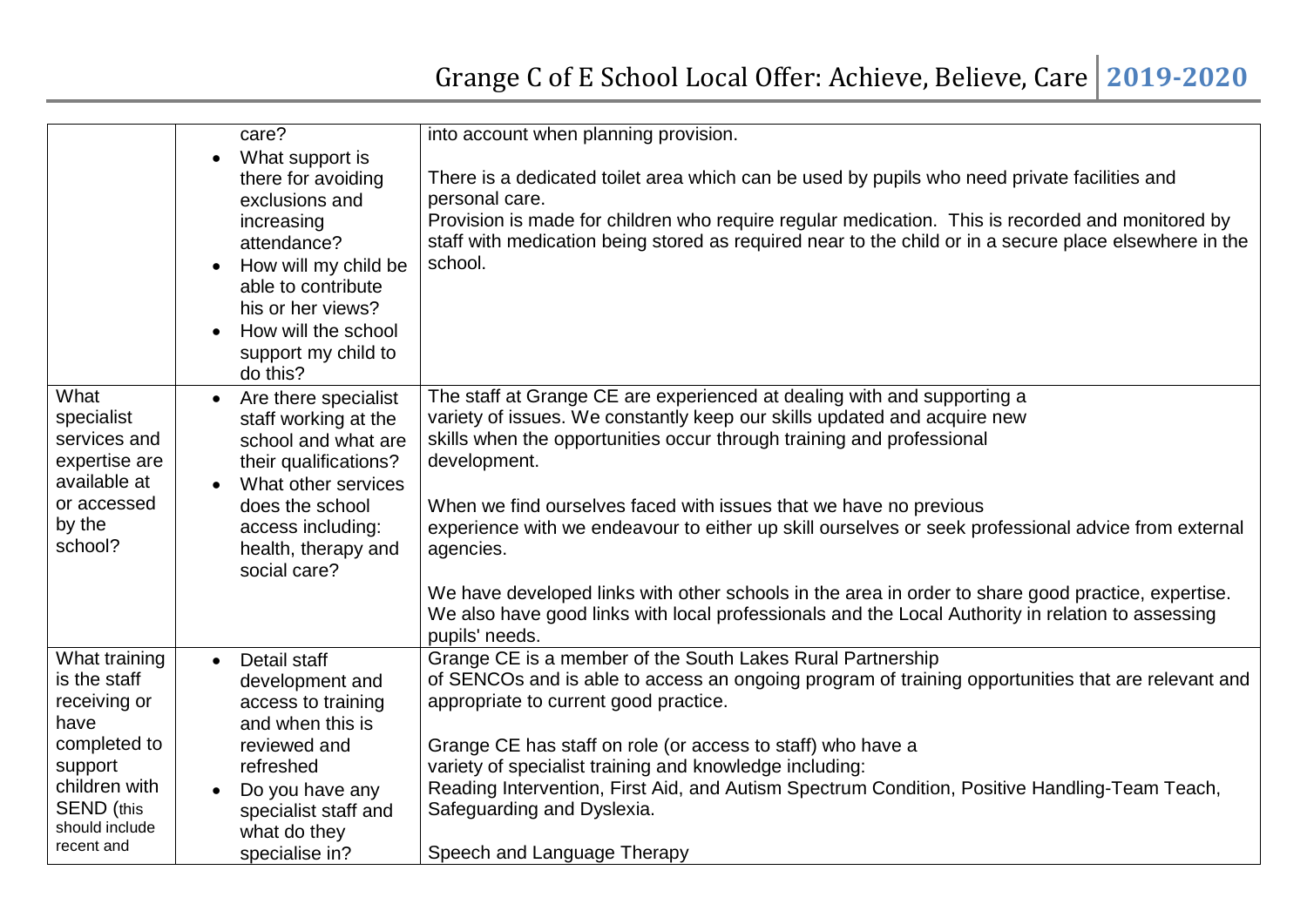## Grange C of E School Local Offer: Achieve, Believe, Care **2019-2020**

| future planned<br>training and<br>disability<br>awareness) | Do any services<br>work closely or in<br>conjunction with<br>your service?                                                                                                                                                                                                                                                                                                    | Nursing service                                                                                                                                                                                                                                                                                                                                                                                                                                                                                                                                                                                                                                                                                                                                                                                                                                                                                                                                                                                                                                                                                                                                                                                                                            |
|------------------------------------------------------------|-------------------------------------------------------------------------------------------------------------------------------------------------------------------------------------------------------------------------------------------------------------------------------------------------------------------------------------------------------------------------------|--------------------------------------------------------------------------------------------------------------------------------------------------------------------------------------------------------------------------------------------------------------------------------------------------------------------------------------------------------------------------------------------------------------------------------------------------------------------------------------------------------------------------------------------------------------------------------------------------------------------------------------------------------------------------------------------------------------------------------------------------------------------------------------------------------------------------------------------------------------------------------------------------------------------------------------------------------------------------------------------------------------------------------------------------------------------------------------------------------------------------------------------------------------------------------------------------------------------------------------------|
| How<br>accessible is<br>the school<br>environment          | Is the building fully<br>$\bullet$<br>wheelchair<br>accessible?<br>Have there been<br>$\bullet$<br>any improvements<br>in the auditory and<br>visual environment?<br>Are there disabled<br>$\bullet$<br>changing and toilet<br>facilities?<br>How does the<br>$\bullet$<br>school communicate<br>with<br>parents/carers/carer<br>s whose first<br>language is not<br>English? | Our building is partly wheelchair accessible (however part of the school is accessed via a set of<br>stairs) and we have one accessible toilet facility with a changing mat and disposal bin. Doors are<br>wide enough in most parts of the school to allow wheelchair access and the main entrances front<br>and rear, are either on the flat or accessed by a ramp. Play areas are accessible.<br>The school is equipped with carpets in classrooms to aid the auditory environment and blinds on<br>the windows to ensure clarity of visual access.<br>Where free-flow is operated -as in nursery and reception classes, outdoor areas are accessible.<br>Within the class areas equipment is generally stored at child height and low levels to aid<br>independence. Classrooms can be re-organised to provide better flow around tables and storage if<br>required in consultation with the pupil, parents/carers and professionals.<br>We will endeavour to offer translation services for those whose first language is not English if so<br>required.<br>We are able to communicate with parents/carers through a variety of means; face-to face; home-to<br>school books; learning journals in the EYFS; email and text messages. |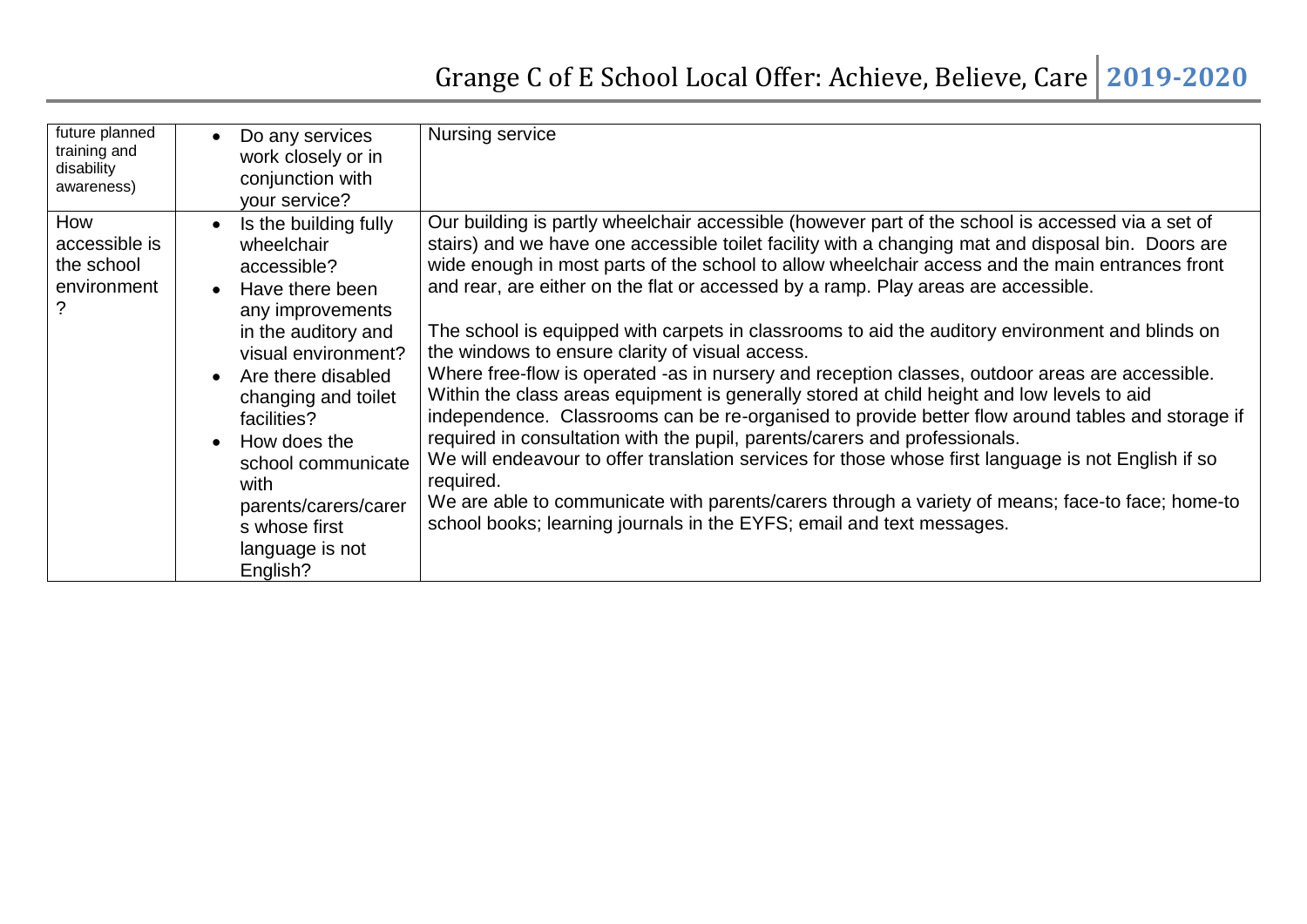| How will the<br>school<br>prepare and<br>support my<br>child to join<br>the school or<br>to transfer to<br>a new school<br>or the next<br>stage of<br>education<br>and life? | What preparation<br>$\bullet$<br>will there be for both<br>school and my child<br>before he or she<br>joins the school?<br>How will he or she<br>$\bullet$<br>be prepared to<br>move onto the next<br>stage (transition?)<br>What information<br>$\bullet$<br>will be provided to<br>his or her new<br>school?<br>How will you support<br>$\bullet$<br>a new school to<br>prepare for my<br>child? | Grange CE is always keen to initiate communication and transition between feeder pre-school and<br>nursery schools, and any secondary schools pupils might be moving onto well in advance of any<br>projected transfer.<br>Visits are arranged, meetings attended and information shared between parents/carers and all<br>educational establishments.<br>Parents/carers are encouraged to develop a dialogue with Grange CE<br>staff, to air their worries and concerns and to become familiar with the staff<br>they will be meeting most often.<br>We have induction days in the summer term for new pupils and support our Year 6 pupils in their<br>induction to the secondary school of their choice. Additional transition days (nurture days) can be<br>offered for pupils who need more time to familiarise themselves with the secondary school.<br>When children move to a new school, Grange CE will offer an open<br>communication with the parents/carers and the new establishment. The SENCO will endeavour to<br>establish contacts between the new school and parents/carers and support any transfer.                                                                                                                                                                                                       |
|------------------------------------------------------------------------------------------------------------------------------------------------------------------------------|----------------------------------------------------------------------------------------------------------------------------------------------------------------------------------------------------------------------------------------------------------------------------------------------------------------------------------------------------------------------------------------------------|--------------------------------------------------------------------------------------------------------------------------------------------------------------------------------------------------------------------------------------------------------------------------------------------------------------------------------------------------------------------------------------------------------------------------------------------------------------------------------------------------------------------------------------------------------------------------------------------------------------------------------------------------------------------------------------------------------------------------------------------------------------------------------------------------------------------------------------------------------------------------------------------------------------------------------------------------------------------------------------------------------------------------------------------------------------------------------------------------------------------------------------------------------------------------------------------------------------------------------------------------------------------------------------------------------------------------------|
| How are the<br>school's<br>resources<br>allocated and<br>matched to<br>children'<br>SEN?                                                                                     | How is the school's<br><b>SEN budget</b><br>allocated?                                                                                                                                                                                                                                                                                                                                             | Once a child's needs are assessed and the best way of supporting those<br>needs are agreed between the child, the parents/carers and school, then support will be<br>implemented. It maybe that the child is supported through<br>differentiation within class, supported in a small group with similar needs or<br>supported individually. Whatever the means of support, it will be offered<br>with the consent and agreement of the child and the parents/carers. It will<br>be delivered carefully, creatively and economically.<br>To ensure support is being effective it will be regularly reviewed by the child,<br>parents/carers and the school to decide whether it should be maintained, adjusted, increased or<br>diminished.<br>At times a short intense period of support may be sufficient to enable the child to access the<br>curriculum and catch up with peers. In some cases, tasks need to be adapted or another adult may<br>need to support the child individually or as part of a group over a longer period of time.<br>Grange CE school employs Teaching Assistants to support individuals and groups on EHCPs. In<br>addition, TA support is available depending on need for individuals/gps of pupils.<br>SEN funding is also used to provide equipment and IT support for pupils who require it. |